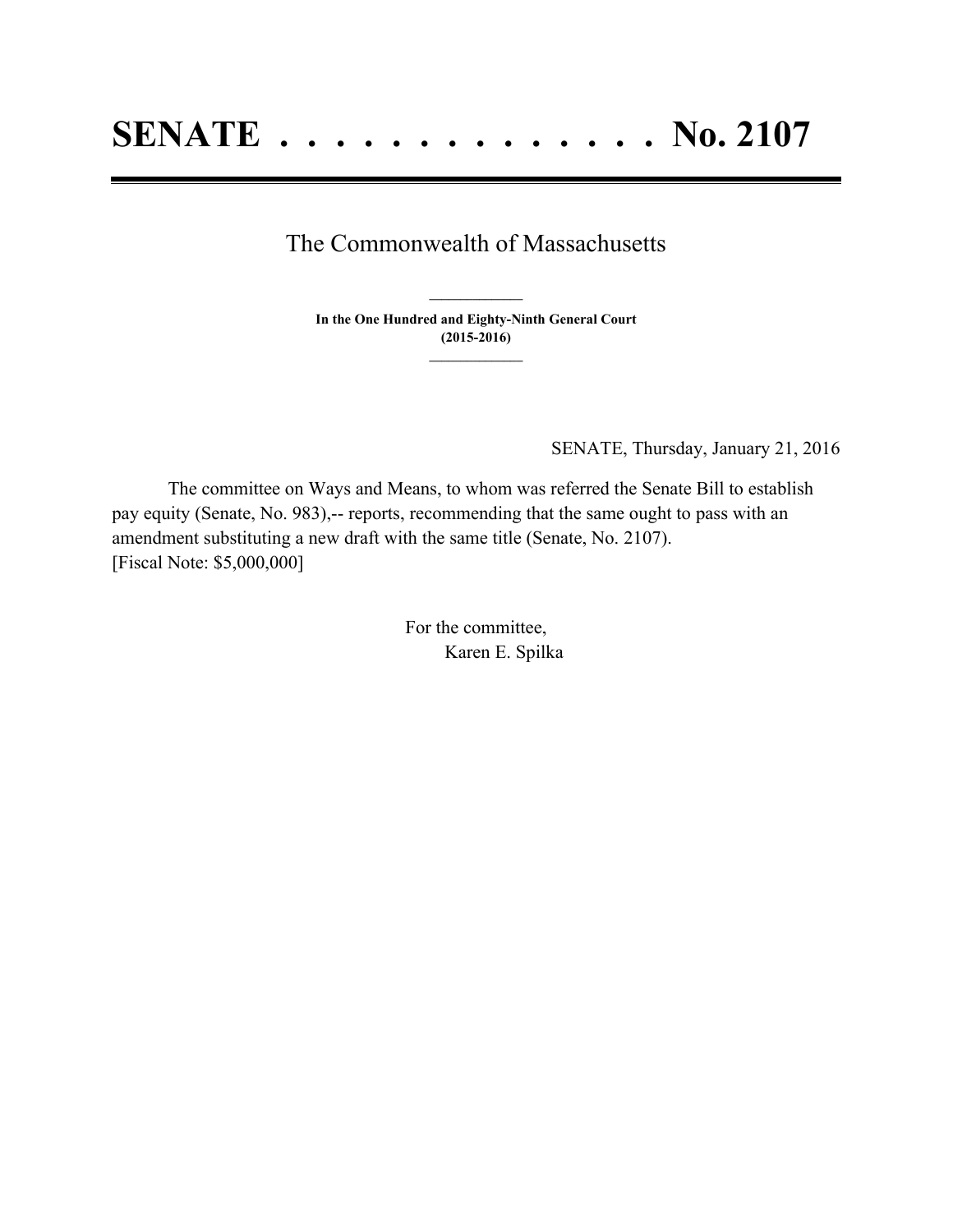## The Commonwealth of Massachusetts

**In the One Hundred and Eighty-Ninth General Court (2015-2016) \_\_\_\_\_\_\_\_\_\_\_\_\_\_\_**

**\_\_\_\_\_\_\_\_\_\_\_\_\_\_\_**

An Act to establish pay equity.

Be it enacted by the Senate and House of Representatives in General Court assembled, and by the authority *of the same, as follows:*

| $\mathbf{1}$ | SECTION 1. Section 1 of chapter 149 of the General Laws, as appearing in the 2014                       |
|--------------|---------------------------------------------------------------------------------------------------------|
| 2            | Official Edition, is hereby amended by striking out the definition of "Woman".                          |
| 3            | SECTION 2. Said chapter 149 is hereby amended by striking out section 105A, as so                       |
| 4            | appearing, and inserting in place thereof the following section:-                                       |
| 5            | Section 105A. (a) As used in this section "comparable work", shall solely mean work that                |
| 6            | is substantially similar in content and requires substantially similar skill, effort and responsibility |
| 7            | and is performed under similar working conditions; provided, however, that a job title or job           |
| 8            | description alone shall not determine comparability.                                                    |
| 9            | (b) No employer shall discriminate in any way on the basis of gender in the payment of                  |
| 10           | wages or other compensation, including benefits and other compensation, or pay any person a             |
| 11           | salary or wage rates less than the rates paid to employees of a different gender for comparable         |
| 12           | work; provided, however, that variations in wages shall not be prohibited if based upon: (i) a          |
| 13           | bona fide system that rewards seniority with the employer; provided, however, that time spent on        |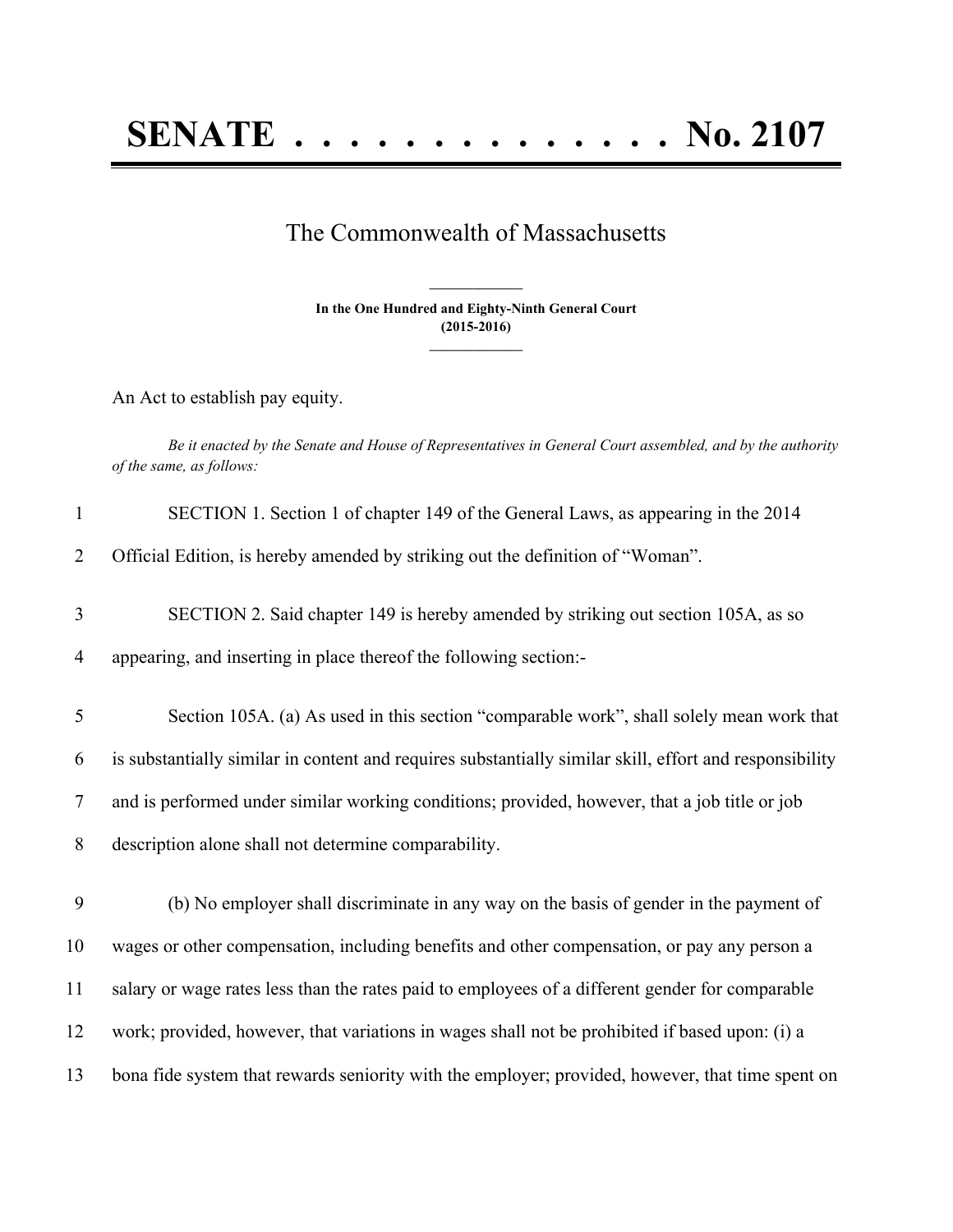leave due to a pregnancy-related condition and protected parental, family and medical leave, shall not reduce seniority; (ii) a bona fide merit system; (iii) a bona fide system which measures earnings by quantity or quality of production or sales; (iv) the geographic location in which a job is performed if 1 geographic location has a lower cost of living based on the federal bureau of labor statistics consumer price index; or (v) education, training or experience to the extent such factors are reasonably related to the particular job in question and consistent with business necessity.

 An employer who is paying a wage differential in violation of this section shall not reduce the pay of any employee in order to comply with this section.

 An employer who violates this section shall be liable to the employee affected in the amount of the employee's unpaid wages and in an additional equal amount of liquidated damages. Action to recover such liability may be maintained in any court of competent 26 jurisdiction by any 1 or more employees for and on their own behalf or on behalf of other employees similarly situated. Any agreement between the employer and any such employee to work for less than the wage to which such employee is entitled under this section shall not be a defense to such action. An employee's previous wage or salary history shall not be a defense to such action. The court in such action shall, in addition to any monetary or declarative judgment awarded to the plaintiff, award reasonable attorneys' fees to be paid by the defendant and the costs of the action.

 The attorney general may also bring an action to collect unpaid wages on behalf of 1 or more employees, as well as an additional equal amount of liquidated damages, together with the costs of the action and reasonable attorneys' fees. Such costs and attorneys' fees shall be paid to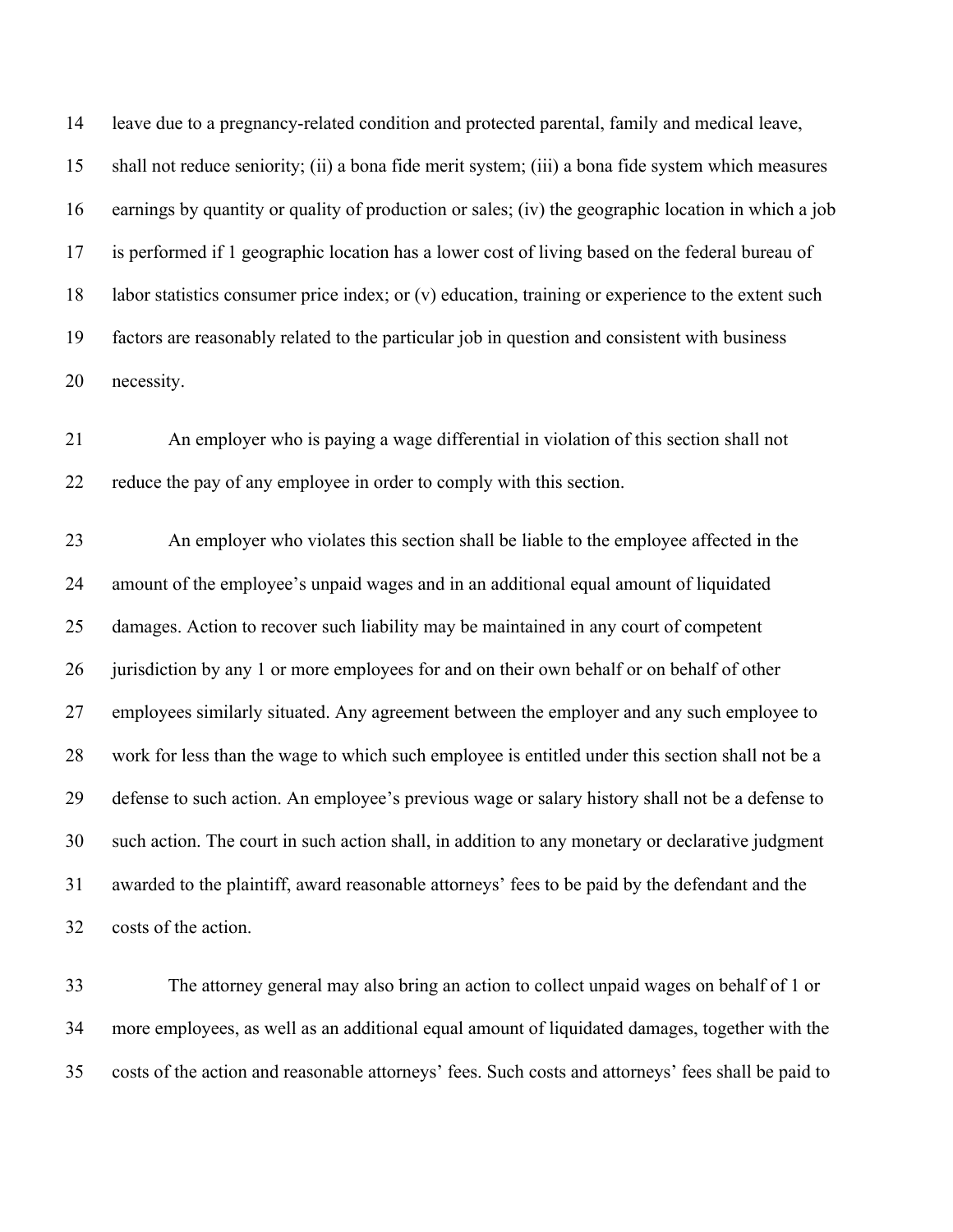the commonwealth. The attorney general shall not be required to pay any filing fee or other cost in connection with such action.

 If an employee recovers unpaid wages, benefits or other compensation under this section and also files a complaint or brings an action under 29 U.S.C. § 206(d) which results in an additional recovery under federal law for the same violation, the employee shall return to the employer the amounts recovered under this section, or the amounts recovered under federal law, whichever is less.

 Any action based upon or arising under sections 105A to 105C, inclusive, shall be instituted within 3 years after the date of the alleged violation. For the purposes of this section, a violation occurs when a discriminatory compensation decision or other practice is adopted, when an employee becomes subject to a discriminatory compensation decision or other practice or when an employee is affected by application of a discriminatory compensation decision or practice, including each time wages, benefits or other compensation are paid, resulting in whole or in part from such a decision or practice.

 Notwithstanding the requirements of section 5 of chapter 151B, a plaintiff shall not be required to file a charge of discrimination with the Massachusetts Commission Against Discrimination as a prerequisite to bringing an action under this section.

(c) It shall be an unlawful practice for an employer to:

 (1) require, as a condition of employment, that an employee refrain from inquiring about, discussing or disclosing information about either the employee's own wages or about any other employee's wages;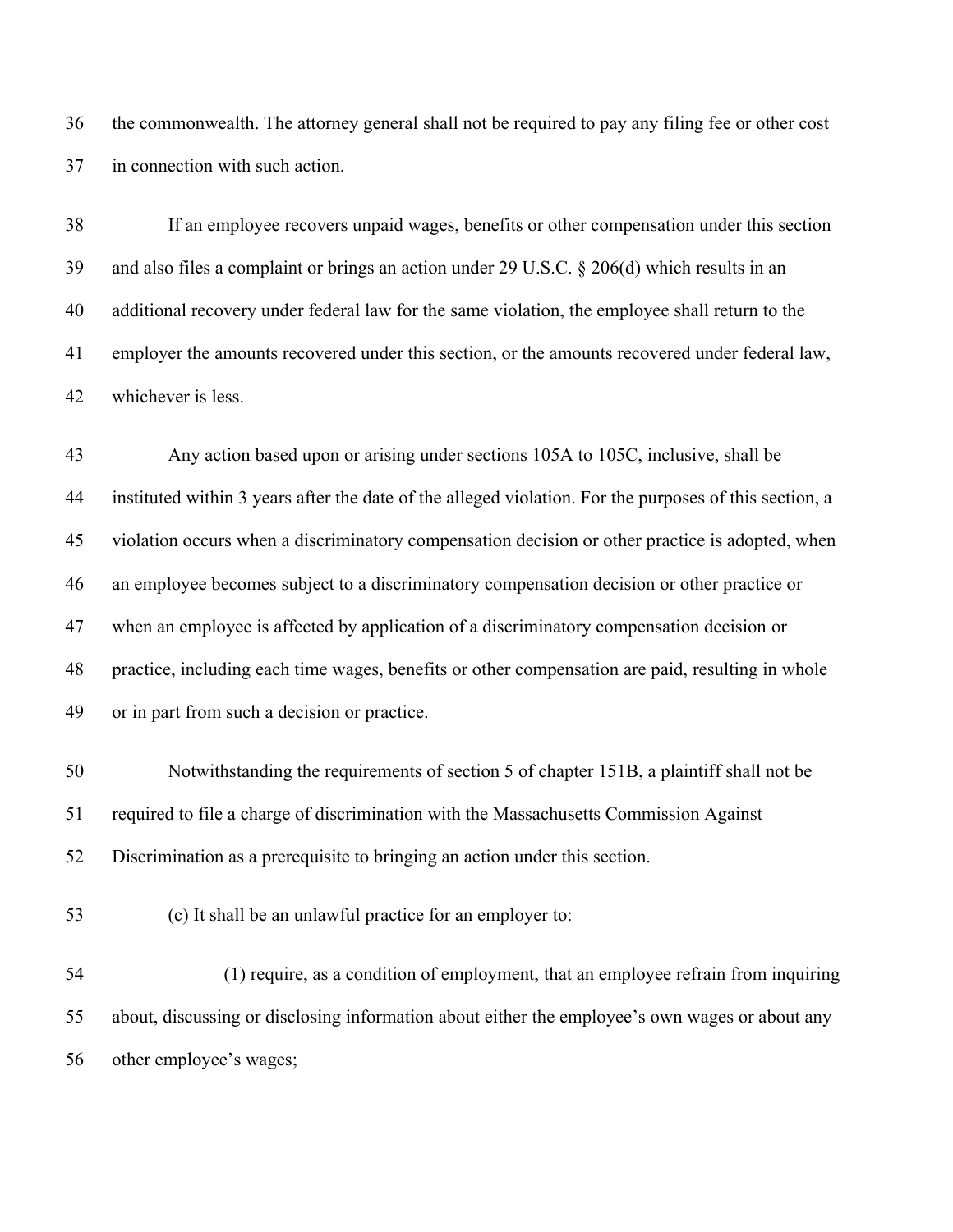(2) screen job applicants based on their wage or salary histories, including by requiring that an applicant's prior wages or salary history satisfy minimum or maximum criteria or by requesting or requiring as a condition of being interviewed or as a condition of continuing to be considered for an offer of employment that an applicant disclose prior wages or salary history;

 (3) seek the salary history of any prospective employee from any current or former employer; provided, however, a prospective employee may provide written authorization to a prospective employer to confirm prior wages or salary history only after an offer of employment has been made to the prospective employee;

 (4) discharge or in any other manner retaliate against any employee because the employee: (i) opposed any act or practice made unlawful by this section; (ii) made or is about to make a complaint or has caused or is about to cause to be instituted any proceeding under this section; (iii) testified or is about to testify, assist or participate in any manner in an investigation or proceeding under this section; or (iv) disclosed such employee's wages, benefits or other compensation or has inquired about or discussed the wages of any other employee.

 No employer shall contract with an employee or by any other means exempt itself from this subsection, provided, however, that an employer may prohibit a human resources employee, or any other employee whose job responsibilities require access to other employees' compensation information, from disclosing such information without prior written consent from the employee whose information is sought or requested.

 This subsection shall be enforced in the same manner as subsection (b); provided, however, that an action based on a violation of clause (2) or (4) of this subsection may be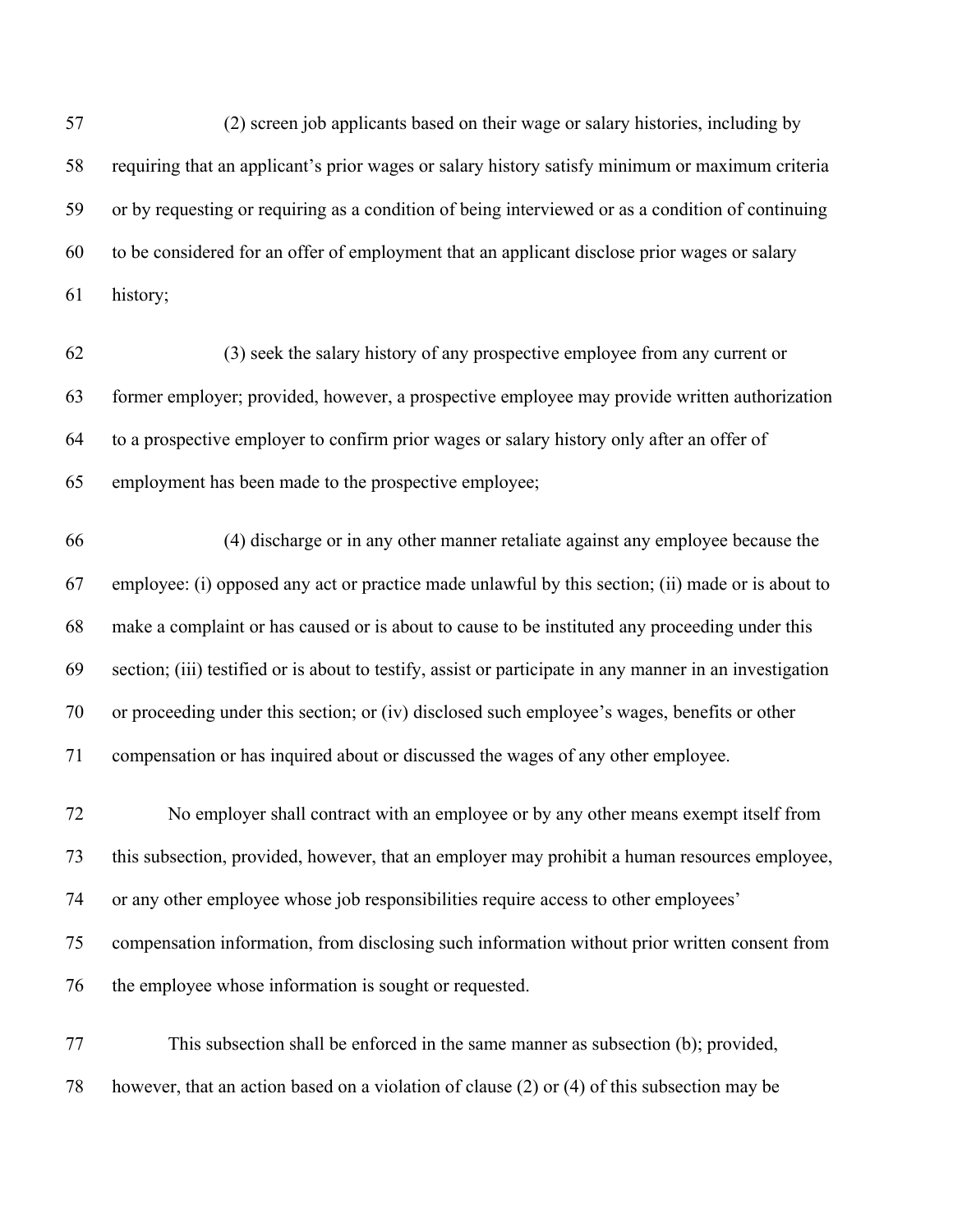brought by or on behalf of 1 or more applicants for employment; and provided, further, that in any action brought under this subsection, the plaintiff may also recover any damages incurred.

 (d) An employer against whom an action is brought alleging a violation of subsection (b) and who, within the previous 3 years and prior to the commencement of such action, has both completed a self-evaluation of its pay practices in good faith and can demonstrate that reasonable progress has been made towards eliminating compensation differentials based on gender for comparable work in accordance with that evaluation, shall have an affirmative defense to liability under subsection (b) and to any pay discrimination claim under section 4 of chapter 151B. For purposes of this subsection, an employer's self-evaluation may be of the employer's own design so long as it is reasonable in detail and scope in light of the size of the employer or may conform to standard templates, forms or other guidance issued by the attorney general.

 Evidence of a self-evaluation or remedial steps undertaken in accordance with this subsection shall not be admissible in any proceeding as evidence of a violation of this section or section 4 of chapter 151B that occurred prior to the date the self-evaluation was completed or within 6 months thereafter.

 An employer who has not completed a self-evaluation shall not be subject to any negative or adverse inference as a result of not having completed a self-evaluation.

(e) The attorney general may issue regulations interpreting and applying this section.

 SECTION 3. Section 105B of said chapter 149, as so appearing, is hereby amended by striking out, in line 9, the words "one hundred dollars" and inserting in place thereof the following figure:- \$1,000.